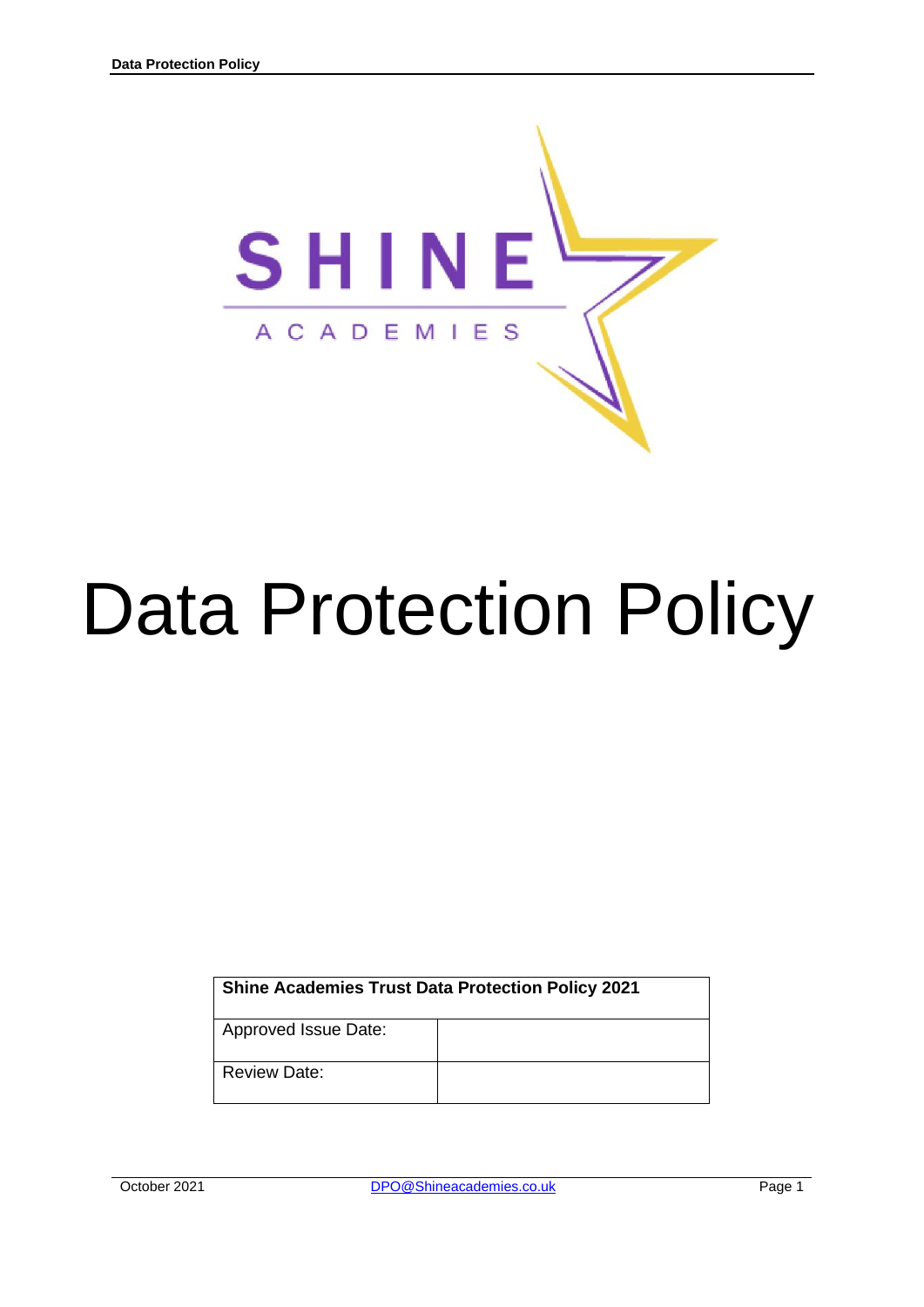## **CONTENTS**

| 1              |                                                                        |
|----------------|------------------------------------------------------------------------|
| $\overline{2}$ |                                                                        |
| 3              |                                                                        |
| 4              |                                                                        |
| 5              |                                                                        |
| 6              | PROCESSING FOR SPECIFIED, LIMITED AND LEGITIMATE PURPOSES 4            |
| 7              | ADEQUATE, RELEVANT AND NON-EXCESSIVE PROCESSING  5                     |
| 8              |                                                                        |
| 9              |                                                                        |
| 10             | <b>PROCESSING SECURELY AND IN LINE WITH RIGHTS OF DATA SUBJECTS  5</b> |
| 11             |                                                                        |
| 12             |                                                                        |
| 13             |                                                                        |
| 14             |                                                                        |
| 15             |                                                                        |
| 16             |                                                                        |
| 17             | TRANSFERRING PERSONAL DATA TO A COUNTRY OUTSIDE THE UK  14             |
| 18             | DISCLOSURE AND SHARING OF PERSONAL INFORMATION 14                      |
| 19             |                                                                        |
| 20             |                                                                        |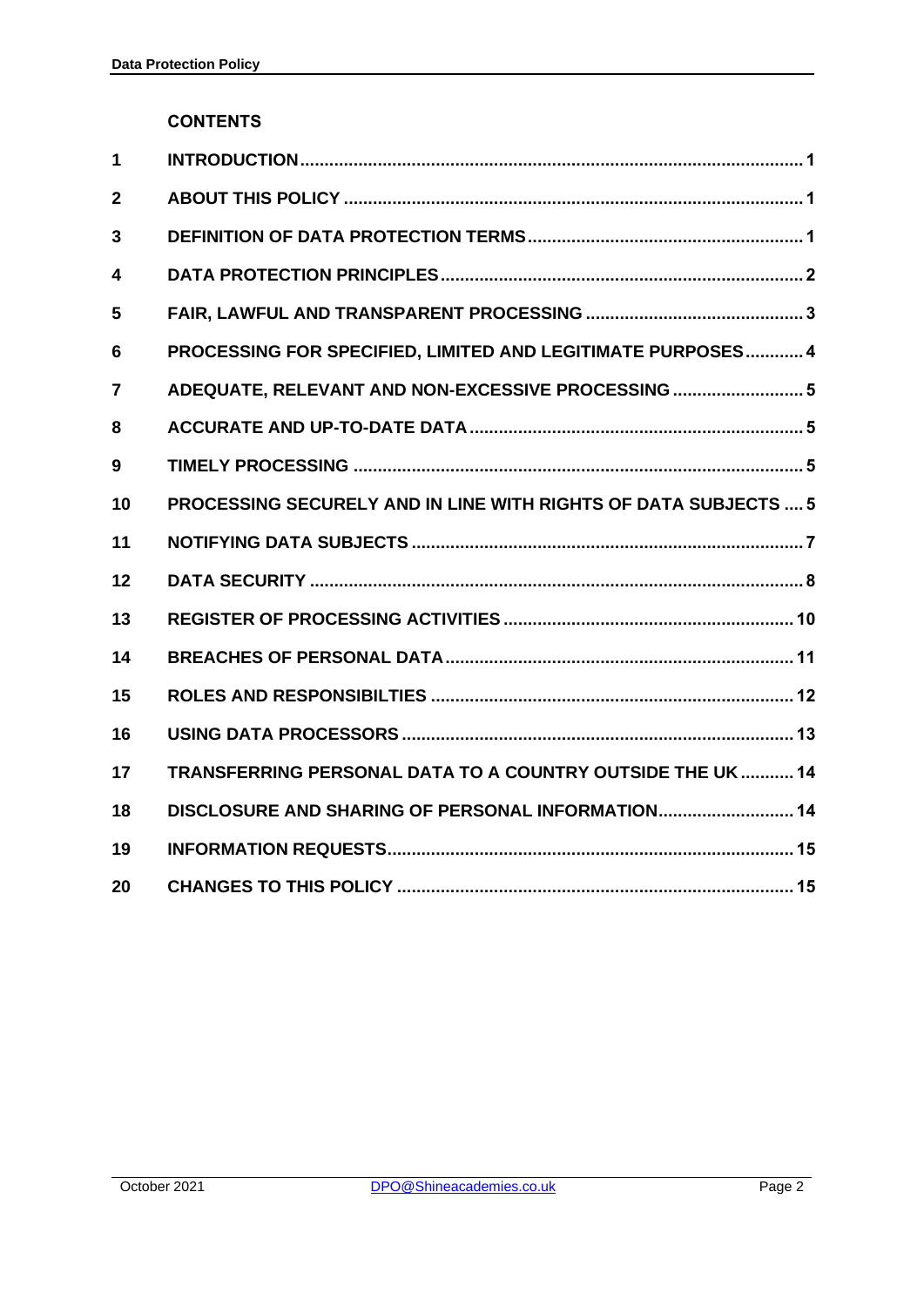## 1 **INTRODUCTION**

- 1.1 Shine Academies Trust collects and uses the personal data of employees, pupils, parents, volunteers (including members of its governance structures) and other individuals. This information is gathered in order to enable the Trust to deliver teaching and learning, provide education services and discharge other associated functions. In addition, the Trust uses personal data in order to fulfil its statutory responsibilities as a Public Authority.
- 1.2 All employees, volunteers and service providers of the Trust, or its schools are obliged to comply with this Policy when processing Personal Data on our behalf. Any breach of this Policy may result in disciplinary or other action.

# 2 **ABOUT THIS POLICY**

- 2.1 The Trust holds Personal Data about current, past and prospective pupils, parents, employees and others with whom the Trust communicates. Personal Data may be recorded on paper, stored electronically, visual media or other formats.
- 2.2 This Policy and other documents referred to in it set out the basis on which the Trust will process any Personal Data it collects from individuals, whether those data are provided to us by individuals or obtained from other sources. It sets out the expected data protection standards and the legal conditions that must be satisfied when we obtain, handle, disclose or transfer and store Personal Data.
- 2.3 This Policy does not form part of any employee's contract of employment and may be amended at any time.
- 2.4 The Data Protection Officer is responsible for supporting the Trust with compliance with the Relevant Data Protection Laws and with this Policy. That post is held by Services4Schools Ltd. Any questions about the operation of this Policy or any concerns that the Policy has not been followed, should be referred in the first instance to the Data Protection Officer. The Data Protection Officer can be contacted at [DPO@shineacademies.co.uk](mailto:DPO@wickersleypt.org)

# 3 **DEFINITION OF DATA PROTECTION TERMS**

- 3.1 In this Policy, the functions of the Trust are the provision of education and any pastoral, business, administrative, community or similar activities associated with that provision. References to the Trust 'carrying out its functions' or similar are references to these activities.
- 3.2 References to 'we' are references to the Trust and its schools.
- 3.3 **Data Subjects** means identified or identifiable natural (living) persons whose Personal Data is held by the Trust. These may be pupils, parents/carers, staff, governors, visitors etc. This Policy also refers to Data Subjects as 'individuals.'
- 3.4 **Data Controllers** are the people who, or organisations which, determine the purposes for which any Personal Data are processed, including the means of the processing. The Trust and its schools are the Data Controllers of all Personal Data used for carrying out its functions.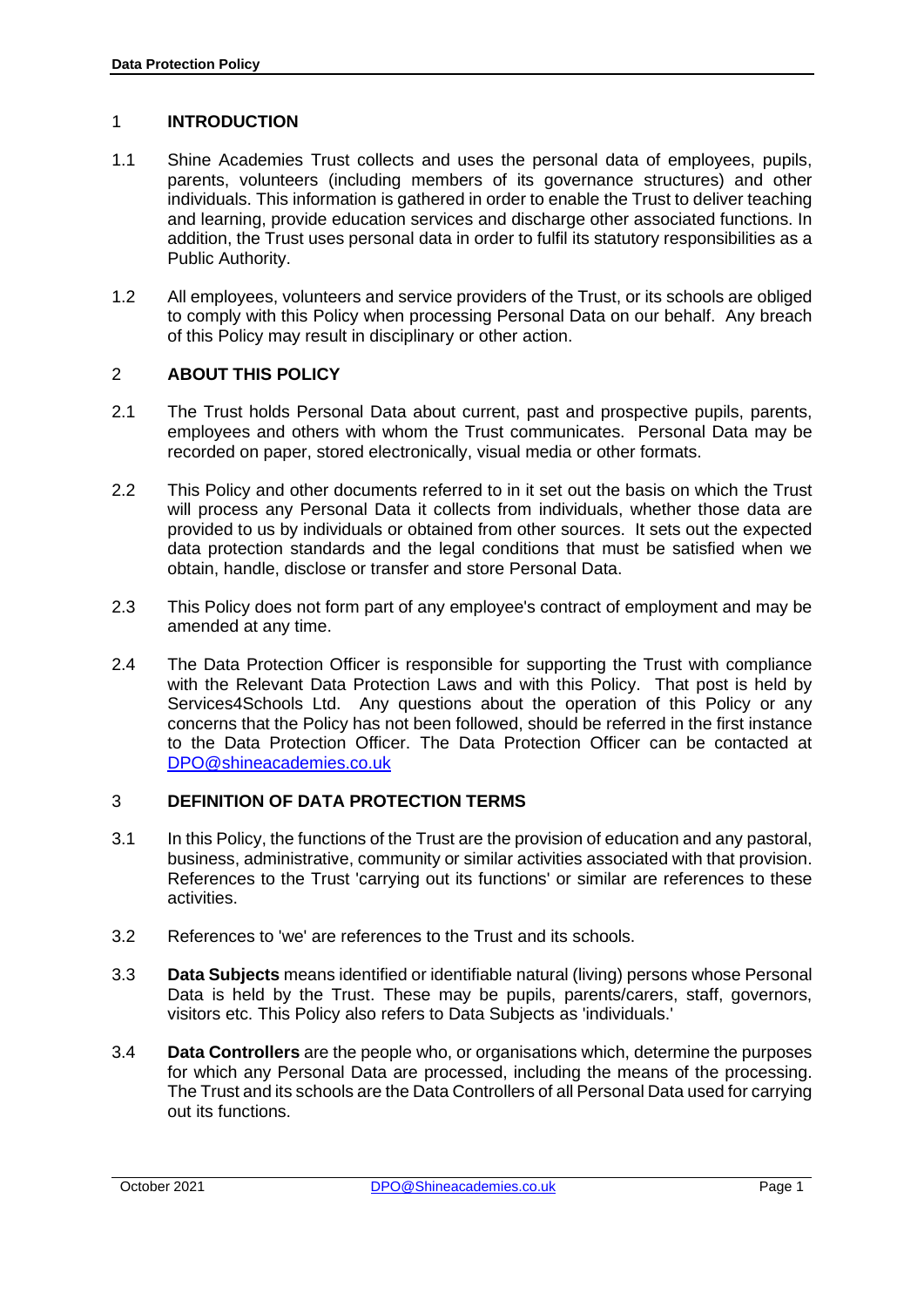- 3.5 **Trust Staff** are, for the purposes of this Policy, those of our employees (at Trust or school level) whose work involves processing Personal Data. Trust staff must protect the data they handle in accordance with this Policy and any applicable data security procedures at all times.
- 3.6 **Data Processors** include any person or organisation, who is not a member of Trust staff, which processes Personal Data on our behalf, including any external suppliers that handle Personal Data on the Trust's behalf.
- 3.7 **Privacy Notices** are documents explaining to Data Subjects how their data will be used by the Trust.
- 3.8 **Personal Data** means any information relating to an identified or identifiable natural (living) person; an identifiable natural person is one who can be identified, directly or indirectly, in particular by reference to an identifier such as a name, an identification number, location data, an online identifier or to one or more factors specific to the physical, physiological, genetic, mental, economic, cultural or social identity of that natural person.
- 3.9 **Personal Data Breach** means the accidental or unlawful destruction, loss, alteration, unauthorised disclosure of, or access to, Personal Data the Trust is responsible for.
- 3.10 **Pseudonymisation** means the processing of Personal Data so that it can no longer be attributed to a specific person without the use of additional information. This additional information (or key) must be kept separately and is subject to measures to ensure that the identity of the data subject remains protected.
- 3.11 **Relevant Data Protection Law** means the Data Protection Act 2018, the UK General Data Protection Regulation (UKGDPR), the Privacy and Electronic Communications (EC Directive) Regulations 2003 (SI 2003/2426) and all applicable laws and regulations relating to the processing of Personal Data and privacy as amended, reenacted, replaced or superseded from time to time and where applicable the guidance and codes of practice issued by the United Kingdom's Information Commissioner.
- 3.12 **Special Categories of Personal Data** (formerly known as 'sensitive Personal Data') include information about a person's racial or ethnic origin, political opinions, religious or similar beliefs, trade union membership, physical or mental health or condition, sexual life and genetic or biological traits. Special Categories of Personal Data can only be processed under strict conditions.

# 4 **DATA PROTECTION PRINCIPLES**

- 4.1 Anyone processing Personal Data for, or on behalf of, the Trust must comply with the principles of good practice contained in Relevant Data Protection Law. These principles state that Personal Data must be:
	- 4.1.1 processed fairly, lawfully and transparently;
	- 4.1.2 processed for specified, limited and legitimate purposes and in an appropriate way;
	- 4.1.3 adequate, relevant and not excessive for the purposes for which they are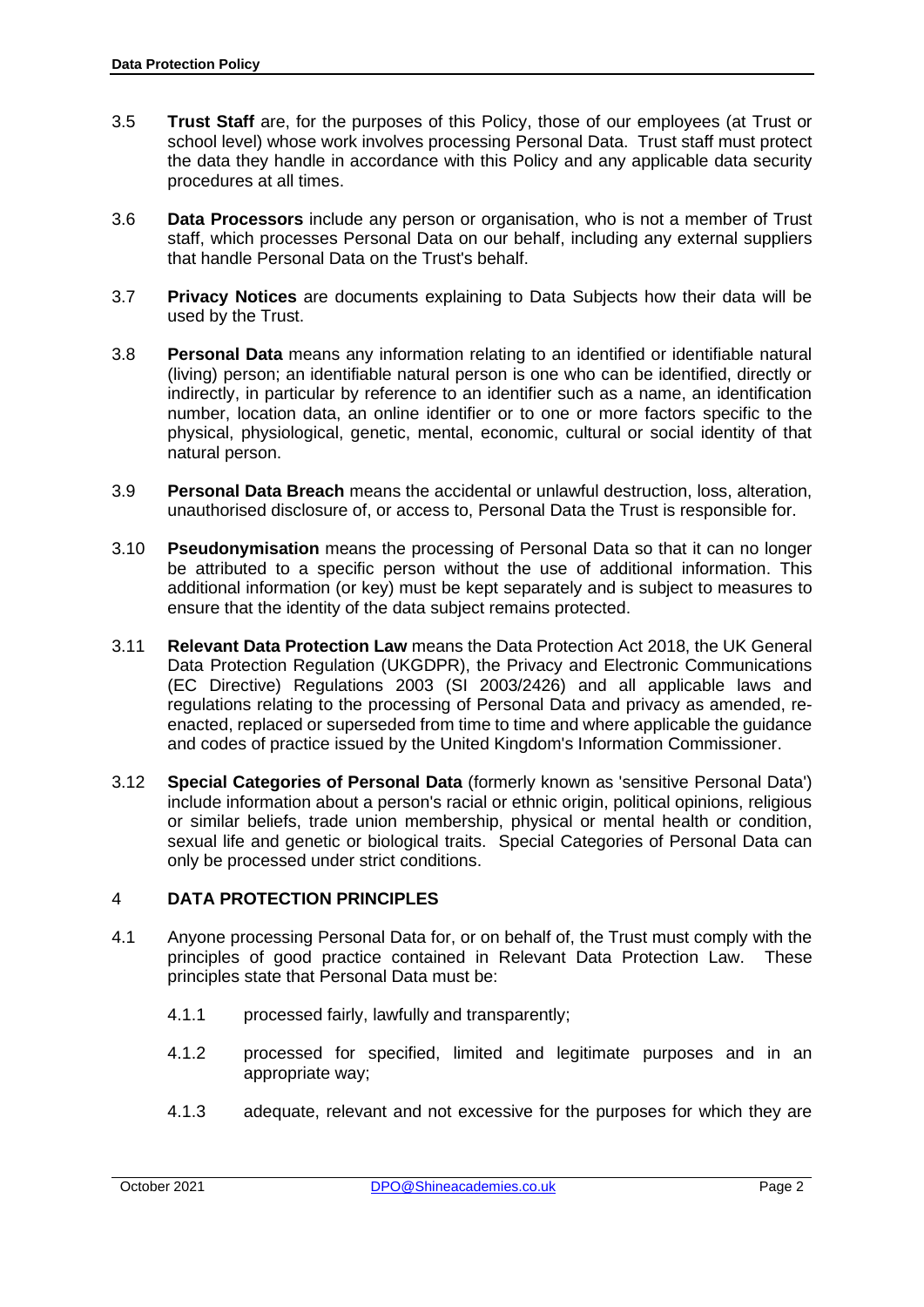processed;

- 4.1.4 accurate and, where necessary, kept up to date;
- 4.1.5 not kept longer than necessary for the intended purpose of processing; and
- 4.1.6 processed in a manner that ensures appropriate security of the Personal Data, including protection against unauthorised or unlawful processing and against accidental loss, destruction or damage, using appropriate technical or organisational measures.

The Trust will keep a record of all data processing activities and must be able to demonstrate its compliance with these principles and with the wider requirements of Relevant Data Protection Law.

# 5 **FAIR, LAWFUL AND TRANSPARENT PROCESSING**

- 5.1 For Personal Data to be processed lawfully, they must be processed on the basis of one of the legal grounds set out in Relevant Data Protection Law. These include, but are not limited to:
	- 5.1.1 the individual's explicit consent to the processing for one or more specified purposes;
	- 5.1.2 that the processing is necessary for the performance of a contract with the individual or for the compliance with a legal obligation to which the Trust is subject;
	- 5.1.3 that the processing is in the public interest; or
	- 5.1.4 that the processing is in the legitimate interest of the Trust or relevant third parties to which the data are disclosed, so long as this is balanced with the rights and freedoms of the individual.
- 5.2 Where a change to a process, or introduction of a new process involving the use of large volumes of Data Processing, that is likely to pose a high risk to individuals' rights, the Trust will carry out an appropriate Privacy Impact Assessment.
- 5.3 *Special Categories of Personal Data*
- 5.4 When Special Categories of Personal Data are being processed, the individual's explicit consent to processing of those data must be obtained unless the processing:
	- 5.4.1 is necessary for the purposes of carrying out the obligations and exercising specific rights of the Trust or of the individual in the field of employment and social security and social protection law;
	- 5.4.2 is necessary for the assessment of the working capacity of an individual where the individual is an employee or for the provision of health or social care;
	- 5.4.3 relates to Personal Data which are manifestly made public by the individual;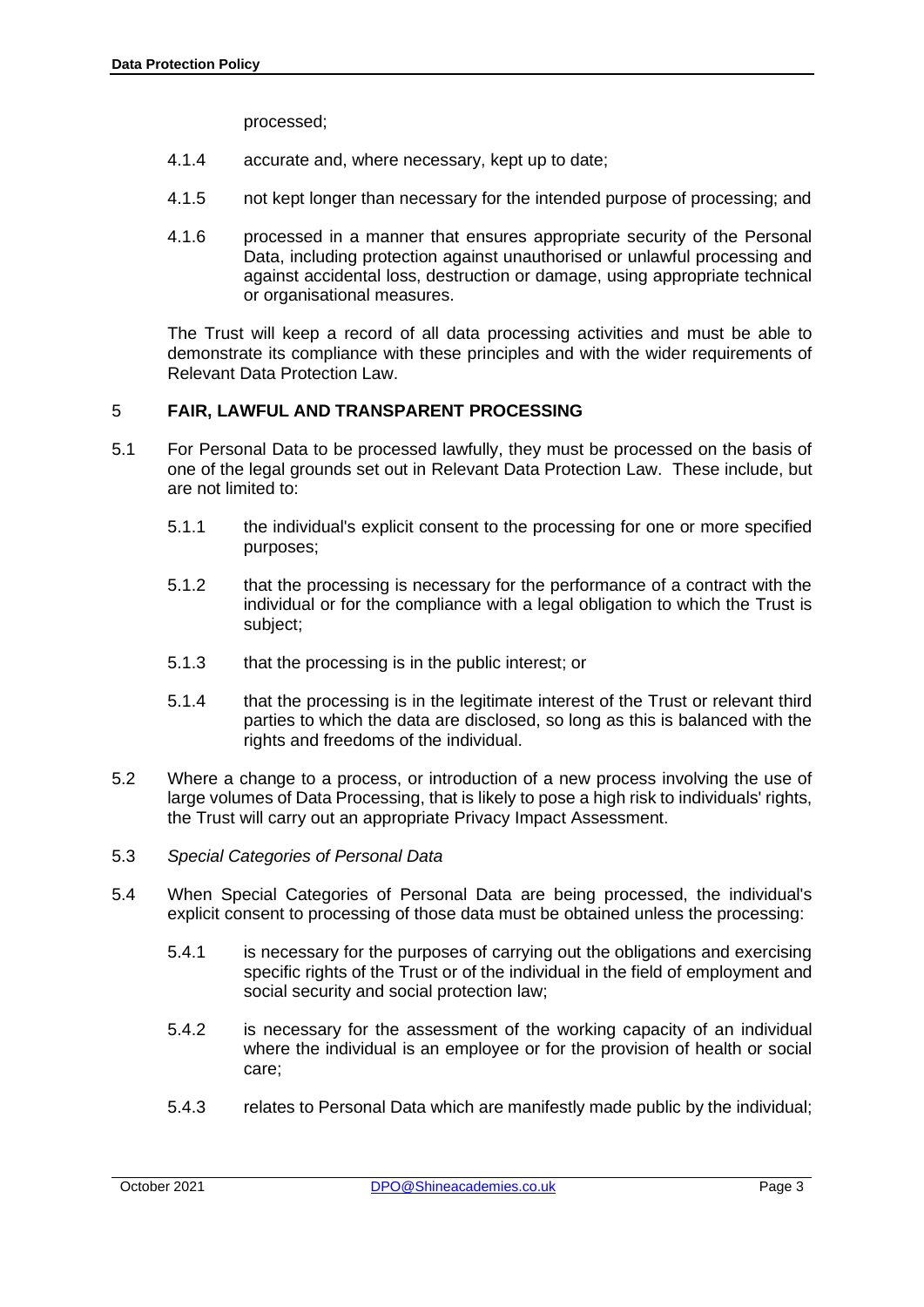- 5.4.4 is necessary for reasons of substantial public interest; or
- 5.4.5 is necessary to protect the vital interests of the individual.
- 5.5 Processing of data relating to Criminal Convictions and Offences can only take place under control of an official authority, such as instructions from the police or an order of the court, or where law states that processing must take place.
	- 5.5.1 This is undertaken as part of the pre-employment check process (DBS) for all staff employed by the Trust, or where it is necessary to perform such a check as required by safeguarding regulation
- 5.6 *Consent of adults and organisations*
- 5.7 Where an individual gives consent to Data Processing, that consent must be freely given, specific, informed and unambiguous and should be either in the form of a statement (whether or not prepared by the Trust) or a positive action demonstrating consent. Any requests that the Trust makes for consent must be in clear language.
- 5.8 An individual has the right to withdraw consent at any time and will be informed of this right and how to exercise it when the Trust requests consent.
- 5.9 *Consent of children and young people*
- 5.10 Parental consent to Data Processing must be obtained for pupils or other children younger than 13 years of age.

#### 6 **PROCESSING FOR SPECIFIED, LIMITED AND LEGITIMATE PURPOSES**

- 6.1 In the course of carrying out its functions, the Trust may collect and process the Personal Data set out in its data asset register. This may include data we receive directly from a an individual (for example, by completing forms or by corresponding with us by post, phone, email or otherwise) and data we receive from other sources (including, for example, parents/carers, other schools, the local authority or other public bodies, recruitment agencies or service providers, professional advisers and others).
- 6.2 The Trust will only process Personal Data for the specific purposes set out in School Privacy Notices, or for any other purposes specifically permitted by Relevant Data Protection Law. We will explain those purposes to the Data Subject.
- 6.3 CCTV is used in some schools across the Trust to support the prevention and detection of crime and to support pupil behaviour policies.
- 6.4 Operation of CCTV systems installed at school sites must be done in accordance with the Trust CCTV Policy and Procedure.
- 6.5 Where the use of CCTV includes the recording of images of identifiable individuals, the Trust will comply with the Data Processing principles within this Policy.
- 6.6 The use of CCTV is to ensure each site is secure. The Trust will adhere to the ICO's Code of Practice for the use of CCTV. All pupils, staff and visitors will be notified that CCTV is in operation via signage.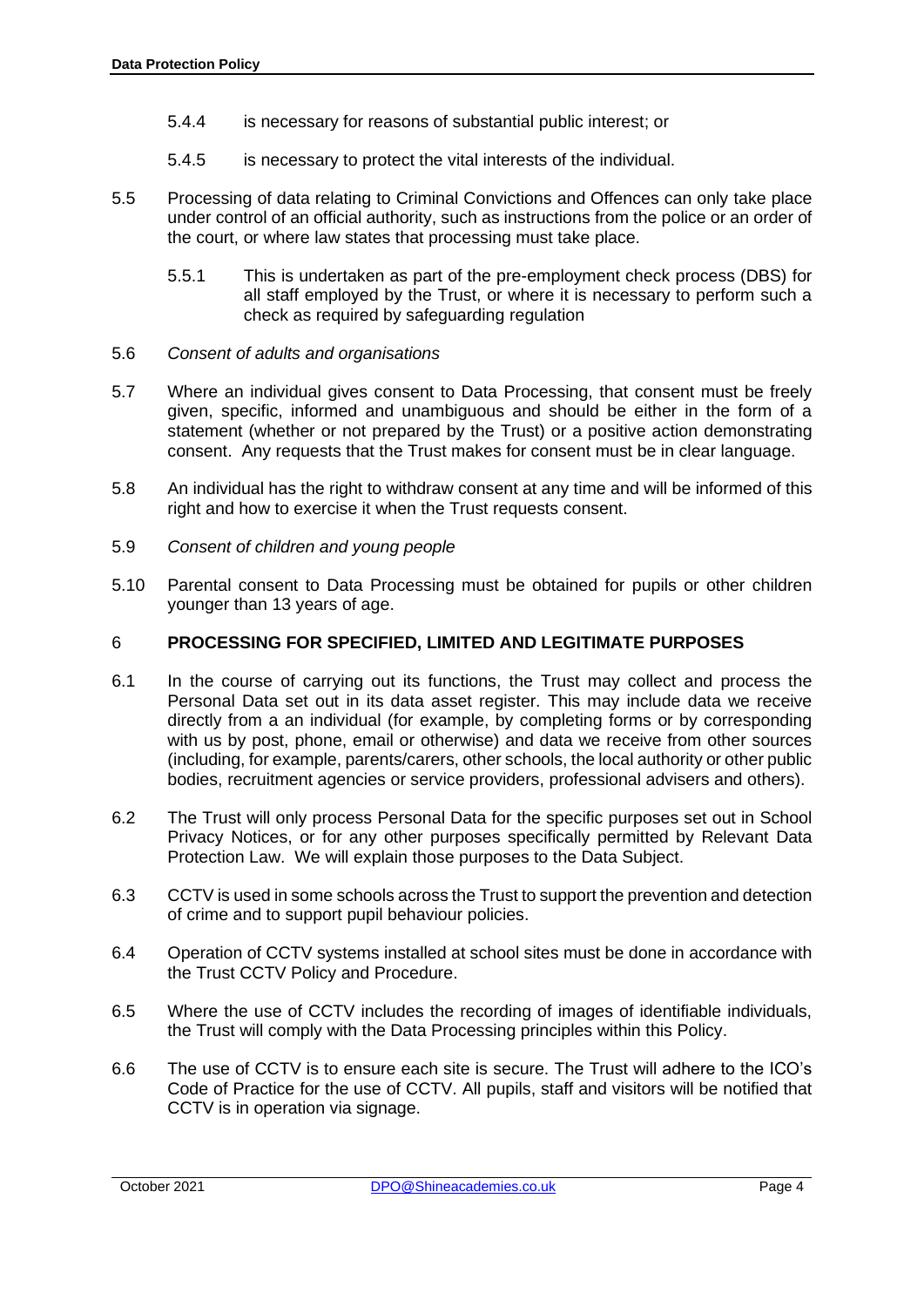- 6.7 The Trust will ensure that all CCTV footage will be kept for up to 30 calendar days for security purposes before being deleted, unless subject to a criminal or internal investigation.
- 6.8 Any enquiries about CCTV systems across the Trust should be directed to the Trust Chief Operations Officer

## 7 **ADEQUATE, RELEVANT AND NON-EXCESSIVE PROCESSING**

- 7.1 We will only collect Personal Data to the extent that it is required for the specific purpose notified to the individual.
- 7.2 If a member of staff has any doubt as to whether any processing exceeds the purposes for which that data was originally collected, he or she should notify the Data Protection Officer.

#### 8 **ACCURATE AND UP-TO-DATE DATA**

- 8.1 We will ensure that Personal Data we hold are accurate and kept up to date. We will check the accuracy of any Personal Data at the point of collection and at regular intervals afterwards. We will take all reasonable steps to destroy or amend inaccurate or out-of-date data.
- 8.2 It is the responsibility of staff to ensure that Personal Data is accurate and kept up to date. All staff must as a minimum check that any Personal Data that they provide to the Trust in connection with their employment is accurate and up to date. They must also inform the Trust of any changes to their Personal Data that they have provided, e.g. change of address, either at the time of appointment or subsequently.

#### 9 **TIMELY PROCESSING**

- 9.1 We will not keep Personal Data longer than is necessary for the purpose or purposes for which they were collected. We will take all reasonable steps to destroy, or erase from our systems, all data which are no longer required. We will be guided by the Information Records Management Society guidance in respect of decision making concerning the retention of Personal Data (Schools Toolkit 2019).
- 9.2 If a member of staff has any doubt as to whether any Personal Data has been or will be kept longer than is necessary for the purpose or purposes for which they were collected, he or she should notify the Data Protection Officer.

# 10 **PROCESSING SECURELY AND IN LINE WITH RIGHTS OF DATA SUBJECTS**

- 10.1 We are committed to upholding the rights of individuals to access Personal Data the Trust holds on them.
- 10.2 We will process all Personal Data in line with individuals' rights, in particular their rights to:
	- 10.2.1 be informed, in a manner which is concise, transparent, intelligible and easily accessible and written in clear and plain language, of the purpose, use, recipients and other processing issues relating to data;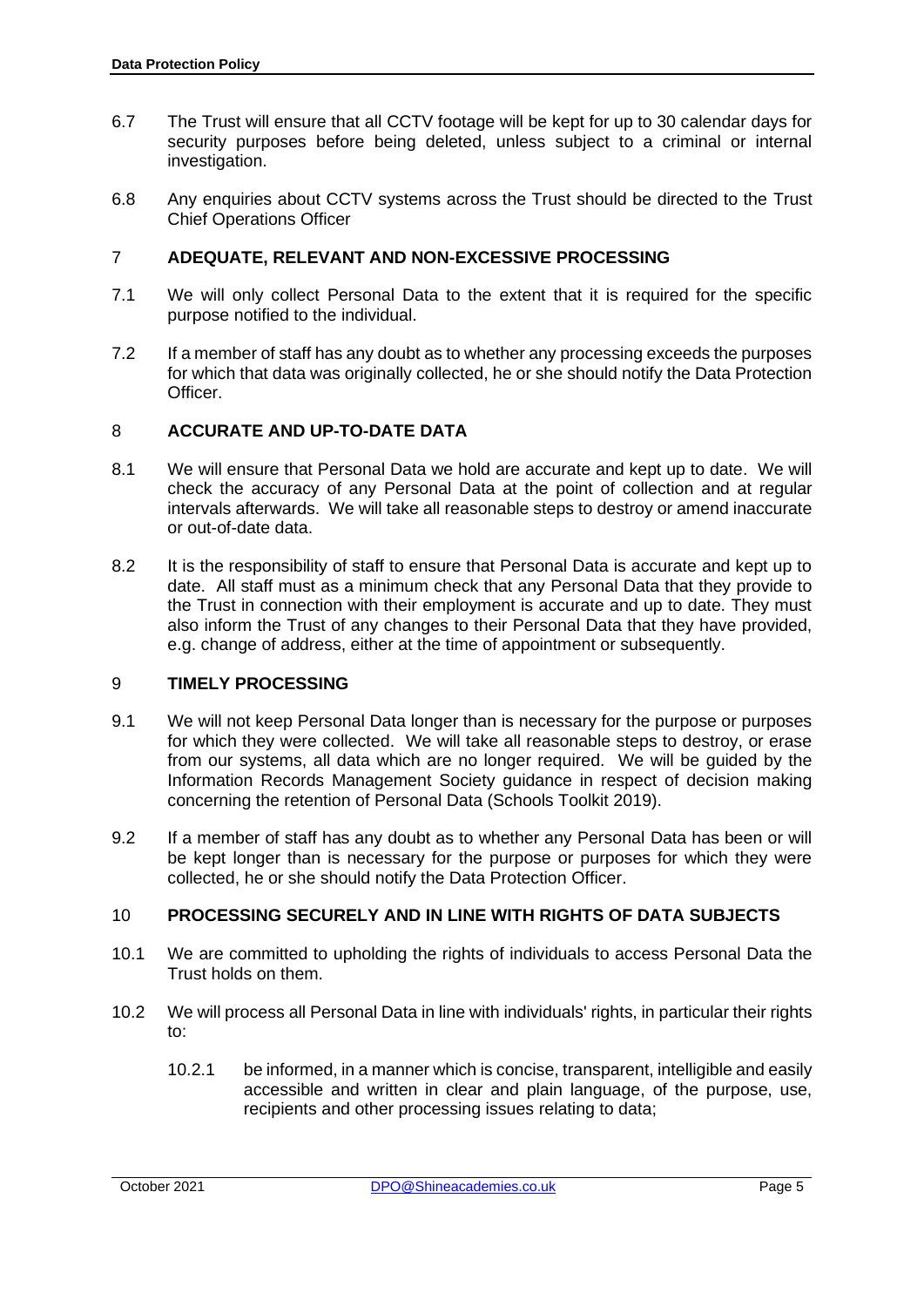- 10.2.2 receive confirmation as to whether your Personal Data is being processed by us;
- 10.2.3 access your Personal Data which we are processing only by formal written request. We may charge you for exercising this right if we are allowed to do so by Relevant Data Protection Law. Trust employees who receive a written request should forward it to their line managers and the Data Protection Officer immediately;
- 10.2.4 have data amended or deleted under certain circumstances where data is inaccurate or to have data completed where data is incomplete by providing a supplementary statement to the Trust (see also Paragraph 8);
- 10.2.5 restrict processing of data if one of the following circumstances applies:

a) the accuracy of the Personal Data is contested by the Data Subject, for a period enabling the controller to verify the accuracy of the Personal Data;

b) the processing is unlawful and the Data Subject opposes the erasure of the Personal Data and requests the restriction of their use instead;

c) the controller no longer needs the Personal Data for the purposes of the processing, but they are required by the Data Subject for the establishment, exercise or defence of legal claims;

d) the Data Subject has objected to processing pending the verification whether the legitimate grounds of the controller override those of the Data Subject.

- 10.2.6 Where processing has been restricted, as above, such Personal Data shall, with the exception of storage, only be processed with the Data Subject's consent or for the establishment, exercise or defence of legal claims or for the protection of the rights of another natural or legal person or for reasons of important public interest and the Data Subject shall be informed.
- 10.2.7 where processing is restricted under one of the grounds in Paragraph 10.2.5, the data shall only be processed with the individual's consent or in relation to the establishment, exercise or defence of legal claims or for the protection of the rights of another natural or legal person or for reasons of important public interest of the European Union or the United Kingdom;
- 10.2.8 an individual who has obtained restriction of processing under Paragraph 10.2.5 shall be informed by the Trust before the restriction of processing is lifted;
- 10.2.9 receive data concerning the individual, which he or she has provided to the Trust and is processed by automated means, in a structured, commonly used and machine-readable format and to transmit those data to another controller without hindrance from the Trust;
- 10.2.10 object to Data Processing on grounds relating to his or her particular situation unless the Trust demonstrates compelling legitimate grounds for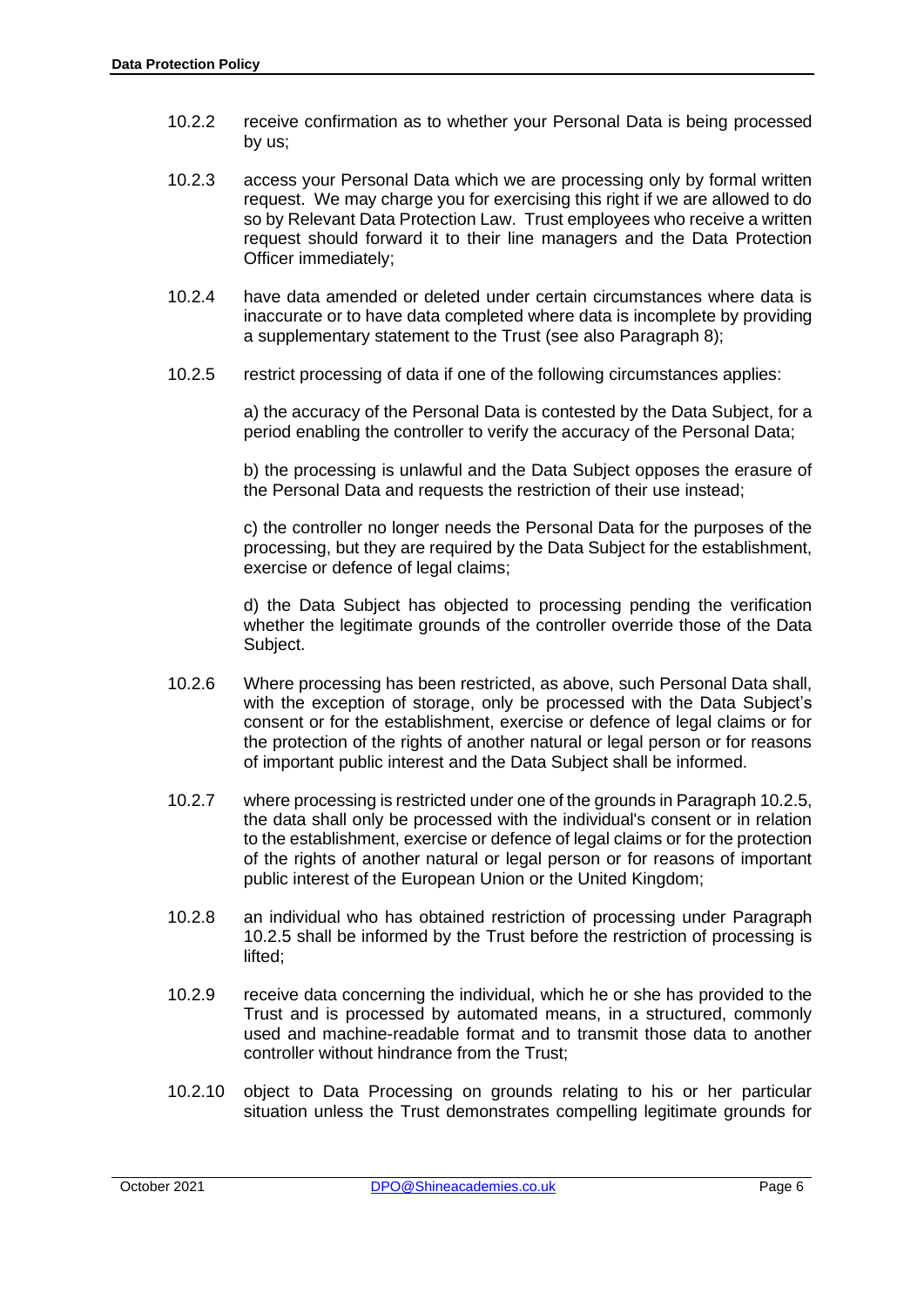processing which overrides the interests, rights and freedoms of the individual or for to the establishment, exercise or defence of legal claims; and

- 10.2.11 not to be subject to a decision based solely on automated decision-making and profiling which produces legal effects concerning him or her or similarly significantly affects him or her unless the decision is based on the individual's explicit consent.
- 10.3 It is the responsibility of all staff to ensure that any request by an individual under Paragraph 10.1 is brought to the attention of the Data Protection Officer without undue delay.
- 10.4 The Trust may refuse a request by an individual wishing to exercise one of the above rights in accordance with Relevant Data Protection Law.
- 10.5 The Trust shall provide information on action taken on a request under Paragraph 10.1 to the individual within one month of receipt of the request unless the Trust deems it necessary to extend this period by two further months where the request is complex and informs the individual of such extension with reasons within one month of receipt of the request.
- 10.6 If a request under Paragraph 10.2 is unfounded or excessive, the Trust may charge a reasonable fee for providing the information or refuse the request.
- 10.7 When receiving telephone enquiries, we will only disclose Personal Data we hold on our systems if the following conditions are met:
	- 10.7.1 We will check the caller's identity to make sure that information is only given to a person who is entitled to it.
	- 10.7.2 We will suggest that the caller put his or her request in writing if we are not sure about the caller's identity and where their identity cannot be checked.
- 10.8 Our employees will refer a request to the Headteacher and the Data Protection Officer. Employees should not be bullied into disclosing personal information.

# 11 **NOTIFYING DATA SUBJECTS**

- 11.1 If we collect Personal Data directly from individuals, we will at the time of collection inform them about the processing including:
	- 11.1.1 the identity and contact details for the Trust and its Data Protection Officer;
	- 11.1.2 the purpose or purposes for which we intend to process those Personal Data;
	- 11.1.3 the types of third parties, if any, with which we will share or to which we will disclose those Personal Data; and
	- 11.1.4 the means, if any, by which individuals can limit our use and sharing of their Personal Data.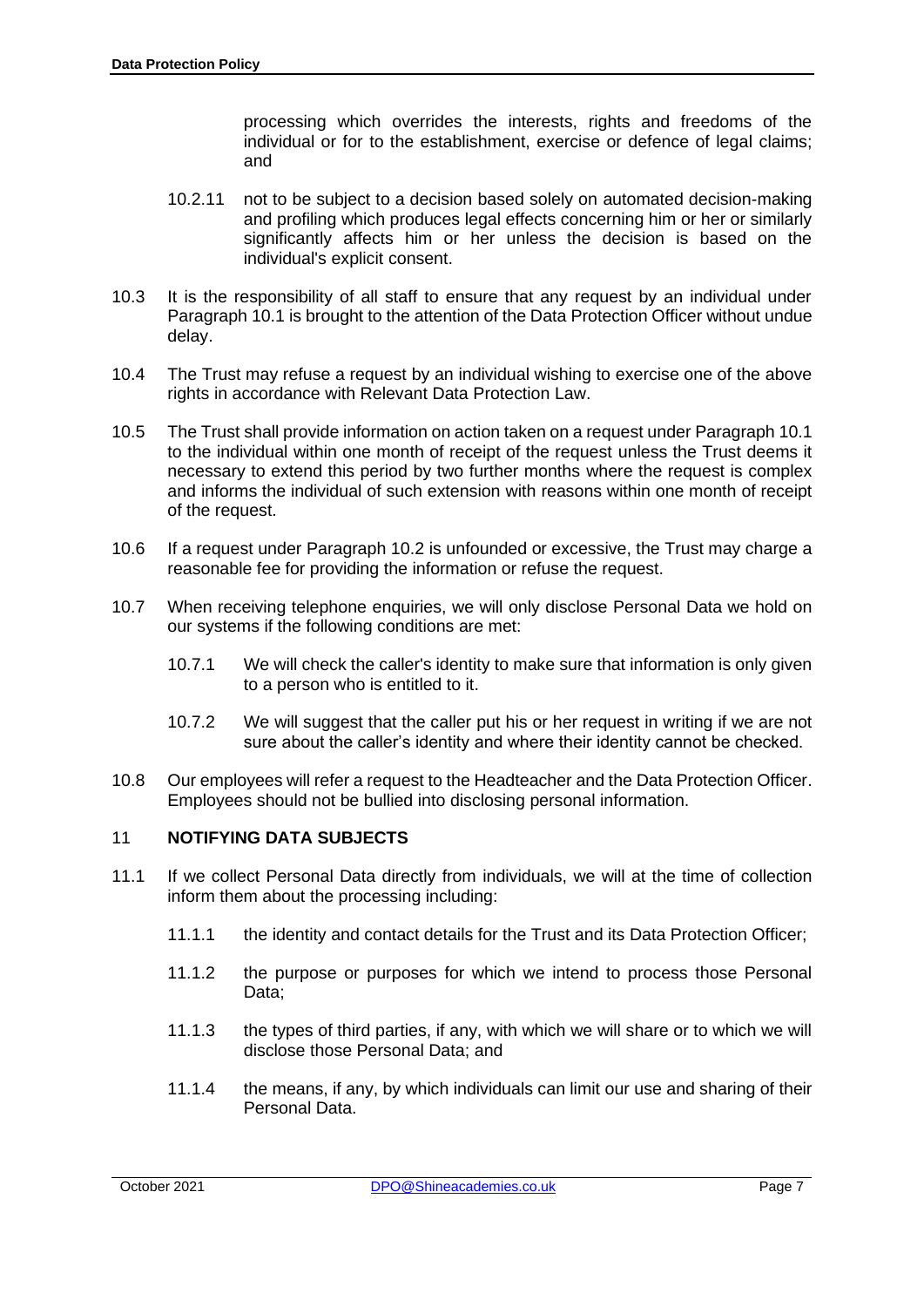- 11.2 If we receive Personal Data from a source other than the individual we will, except in certain circumstances, provide the individual with the information in Paragraph 11.1 above at the following times:
	- 11.2.1 within one month of receiving the Personal Data;
	- 11.2.2 if the Personal Data are to be used for communication with the individual, at the time of the first communication to the individual;
	- 11.2.3 if a disclosure to another recipient is envisaged by us, at the time of the disclosure to that recipient.
- 11.3 A notification in the form of a Privacy Notice will be in writing or via a link to our website, unless the individual requests an oral notification.
- 11.4 We will also inform individuals whose Personal Data we process that the Trust is the Data Controller with regard to those data and who the Data Protection Officer is.

#### 12 **DATA SECURITY**

- 12.1 We will take appropriate security measures against unlawful or unauthorised processing of Personal Data, and against the accidental loss of, or damage to, Personal Data.
- 12.2 We will put in place procedures and technologies to maintain the security of all Personal Data from the point of collection to the point of destruction. Personal Data will only be transferred to a Data Processor if he or she agrees to comply with those procedures and policies, or if he or she puts in place adequate measures.
- 12.3 Trust staff will be issued with details of their obligations in relation to the security of Personal Data.
- 12.4 All Trust staff must:
	- 12.4.1 assist the Trust in upholding individuals' data protection rights;
	- 12.4.2 only act in accordance with the Trust's instructions and authorisation;
	- 12.4.3 notify the Data Protection Officer immediately of any Personal Data Breaches, allegations of Personal Data Breaches or suspicions of Personal Data Breaches in accordance with Paragraph 12.5;
	- 12.4.4 comply at all times with the terms of any agreements with the Trust and with their responsibilities under Relevant Data Protection Law;
	- 12.4.5 satisfy the Trust, within a reasonable period following request, of their compliance with the provisions of Paragraph 12.4.4.
- 12.5 The Trust will notify the Information Commissioner's Office of any Personal Data Breaches without undue delay.
- 12.6 We will maintain data security by protecting the confidentiality, integrity and availability of the Personal Data, defined as follows: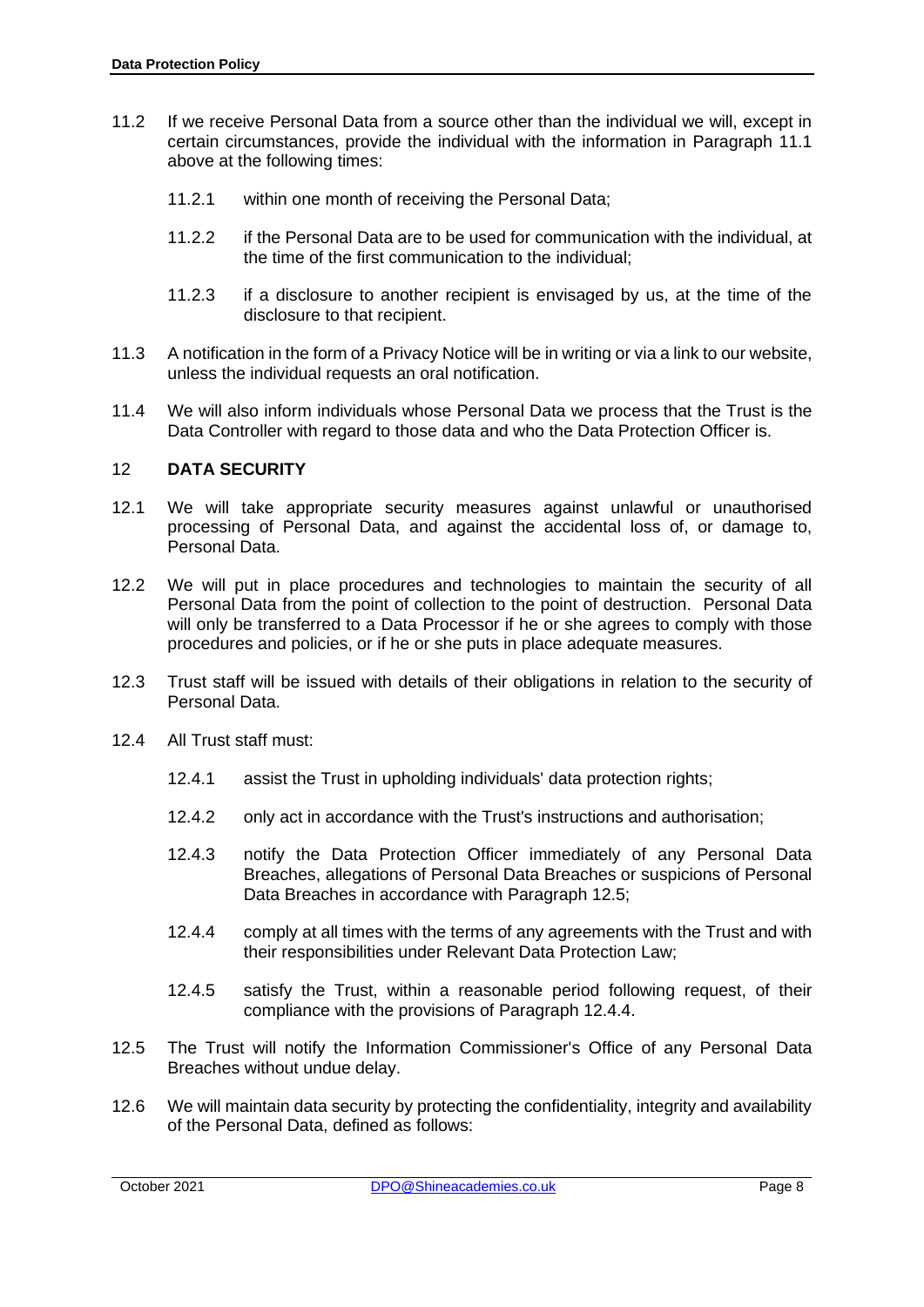- 12.6.1 **Confidentiality:** only people who are authorised to use the data can access them;
- 12.6.2 **Integrity:** Personal Data should be accurate and suitable for the purpose for which they are processed;
- 12.6.3 **Availability:** authorised users should be able to access the data if they need it for authorised purposes. Personal Data should therefore be stored on the Trust's central computer system instead of on individual computers, tablets or other media.
- 12.7 Security procedures include:
	- 12.7.1 **IT Equipment:** Staff must ensure that have read the ICT Acceptable Use Policy before using Trust equipment, individual monitors do not show confidential information to passers-by and that they log off from their computers, tablets or other devices when left unattended.
	- 12.7.2 **Building Security and Entry controls:** All visitors are required to sign in using appropriate systems. Any unauthorised person seen on Trust or school premises should be reported.
	- 12.7.3 **Secure lockable storage:** Rooms, desks and cupboards and filing cabinets should be kept locked when unattended if they hold confidential information of any kind (personal information is always considered confidential.)
	- 12.7.4 **Appropriate sharing and verbal disclosure:** When providing personal information verbally, particularly by telephone, it is most important that the individual's identity is verified before any information is disclosed and that conversations occur in a space where information cannot be overheard.
	- 12.7.5 **Methods of disposal:** paper documents containing personal information should be shredded when they are no longer needed. Digital storage devices should be handed into to relevant staff at the school to be securely destroyed when they are no longer required in line with the Trust retention schedule
	- 12.7.6 **Personal Data on display:** All personal data displayed in Trust or school buildings will be limited to what is necessary and pseudonymised where appropriate. If Personal Data is displayed externally, then consent should be sought prior to publication.
	- 12.7.7 **Electronic Transport/Transfer of Personal Data:** Trust staff will use only approved methods to transport or transfer data as detailed in the ICT Acceptable Use Policy e.g. Google Drive or One Drive (removable storage devices are not permitted including USB keys, hard drives, SD cards or other removable media).
	- 12.7.8 **Photographs and digital images (including video).** We use photographs and digital images for a variety of purposes across schools in the Trust, these include, but are not limited to: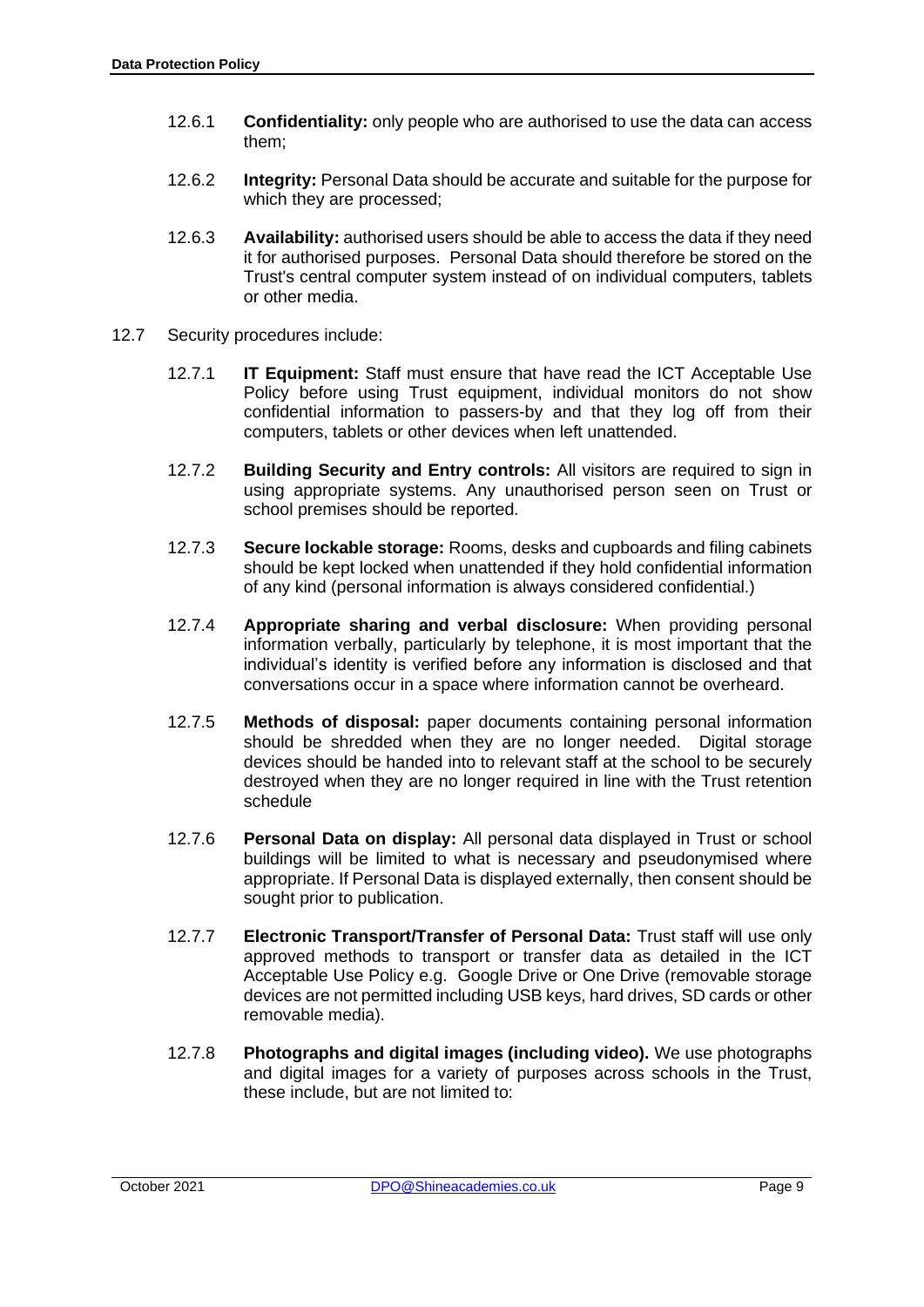- Capturing development and progress in learning
- School prospectuses and other publications focussed on promoting the schools and the Trust
- Videoconferencing of meetings and other events
- Assemblies and celebration events
- Sports day
- School performances
- Social Media
- Trips and residential outings
- 12.7.9 Where images of children or staff are used in public areas or made available online via publication on the Trust or schools' websites, consent will checked or sought before images are published.
- 12.7.10 **Use of Online resources**: Where the Trust employs the use of mobile apps, cloud-based software or other online resources to aid the delivery of teaching and learning, appropriate checks concerning data protection and ICO Children's Code compliance of suppliers will be undertaken prior to use. The Data Protection Officer should be consulted if the sharing pupil or staff data is necessary for the use of such resources (this can include the registration and management of user accounts, or the supply of pupil data to support progress analysis and impact).
- 12.7.11 **Video Conferencing**: If videoconferencing technologies are used to support meetings or the delivery of blended/remote learning. The Headteacher should approve this use in the first instance. Staff should first consider any implications for the operation of Trust safeguarding practices when using video conferencing. Guidance is available for all staff on using video conferencing to support teaching and learning.
- 12.8 The Trust shall, both at the time of the determination of the means for processing and at the time of the processing itself, implement appropriate technical and organisational measures designed to implement data-protection principles and to integrate the necessary safeguards into processing activities.
- 12.9 The Trust shall implement appropriate technical and organisational measures for ensuring that, by default, only Personal Data which are necessary for each specific purpose of the processing are processed.

#### 13 **REGISTER OF PROCESSING ACTIVITIES**

- 13.1 The Trust must maintain an accurate and up-to-date Information Asset Register of processing activities carried out.
- 13.2 The Trust must record the following information for each processing activity:
	- 13.2.1 the contact details for the Trust and its Data Protection Officer;
	- 13.2.2 the purpose or purposes for which the processing activity has occurred;
	- 13.2.3 descriptions of the categories of individuals involved in the processing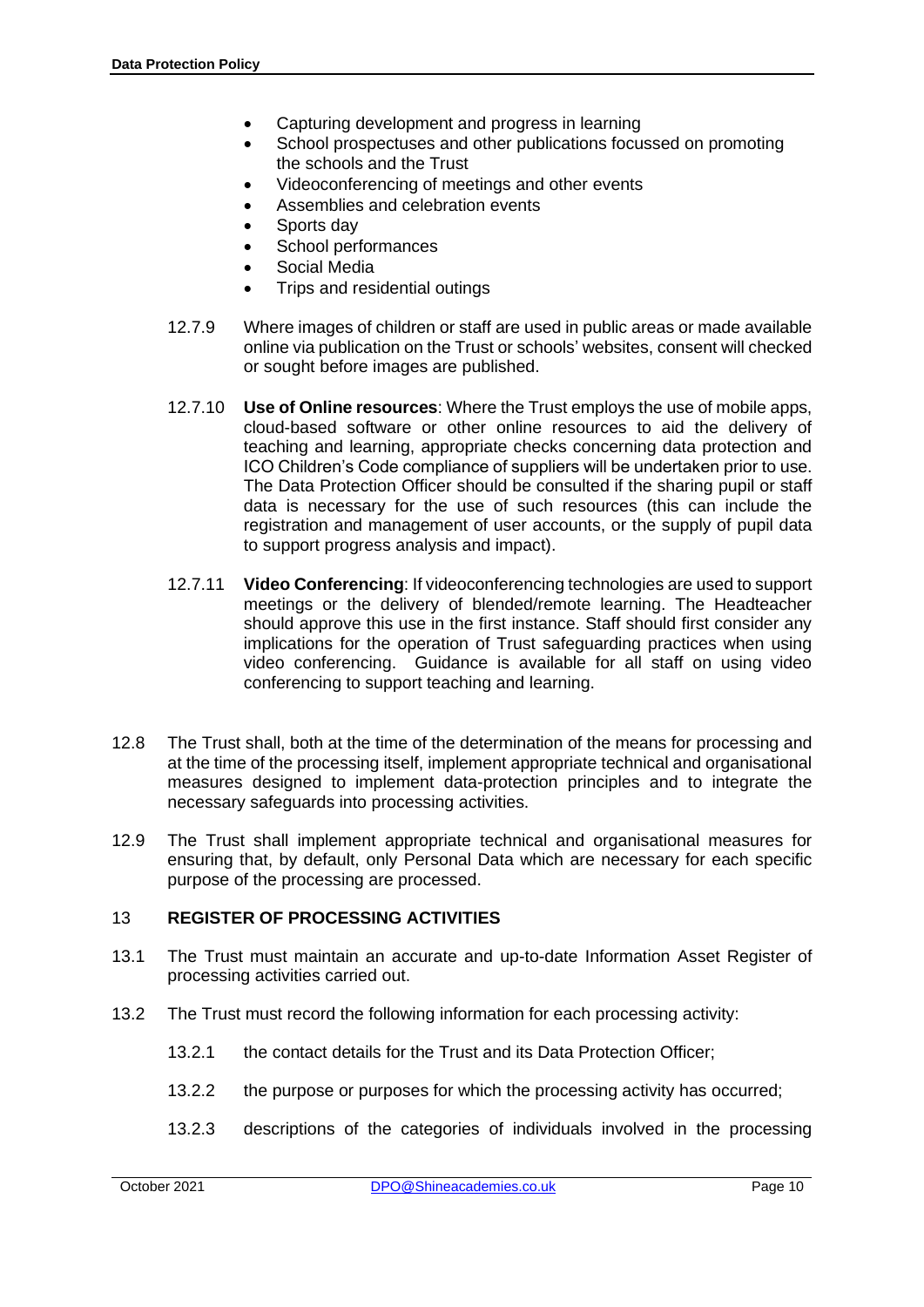activity;

- 13.2.4 descriptions of the categories of Personal Data involved in the processing activity;
- 13.2.5 descriptions of the categories of recipients of the Personal Data involved in the processing activity;
- 13.2.6 details of any transfers to third countries, including documentation of the transfer mechanism safeguards in place;
- 13.2.7 retention schedules;
- 13.2.8 descriptions of technical and organisational security measures in place relating to the processing activity.
- 13.3 It is the responsibility of all staff to notify the Data Protection Officer of any changes that affect the use of Personal Data, to ensure that the register of processing activities is accurate and kept up to date.

## 14 **BREACHES OF PERSONAL DATA**

- 14.1 The Trust must maintain an accurate and up-to-date register of all Personal Data Breaches.
- 14.2 We will take all reasonable steps to minimise the risk of a personal data breach. However, where a data breach does occur, it is important that staff are open and honest about it so that it can be managed quickly.
- 14.3 On discovering or causing a breach, or potential breach, the staff member must report it immediately to their Data Protection Lead/Headteacher and the Trust Data Protection Officer using the email address [DPO@shineacademies.co.uk](mailto:DPO@shineacademies.co.uk)
- 14.4 Breaches that occur at an Academy will normally be investigated by the DPO and Data Protection Lead for that Academy. However, if this would create a conflict of interest, the investigation will be completed by the DPO and the Trust. Breaches that occur elsewhere within the organisation, or which are caused by a data processor, will also be investigated by the DPO and the Trust.
- 14.5 All breach investigations will:
	- 14.5.1 assess the likely risk to individuals as a result;
	- 14.5.2 determine the cause of the issue
	- 14.5.3 recommend any actions that might be taken to mitigate that risk; and
	- 14.5.4 reflect on how to reduce the likelihood that a similar breach will occur in future.
- 14.6 In the event that the investigation finds a risk to rights of individuals is likely, we will report the breach to the ICO. Where feasible, we will do this within 72 hours; otherwise, we will do this without undue delay. Any such reports will be completed by our Data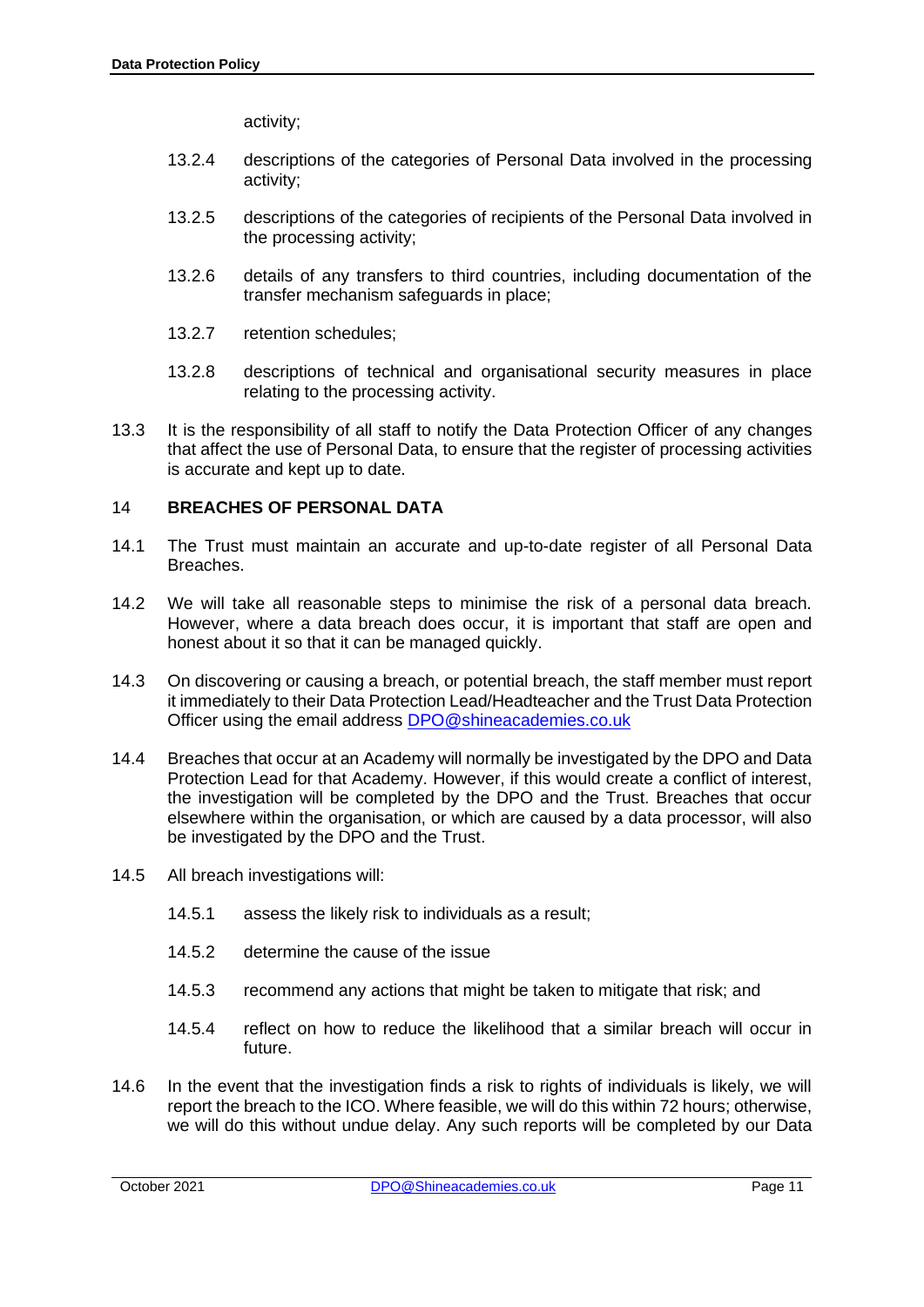Protection Officer.

- 14.7 In the event that the investigation finds a risk to individuals is high, we will notify those individuals directly and without undue delay.
- 14.8 We will record all personal data breaches, including those that are not reported to the ICO.

## 15 **ROLES AND RESPONSIBILTIES**

#### 15.1 **Data Protection Officer**

- 15.1.1 The Data Protection Officer is responsible for supporting the Trust in compliance with Relevant Data Protection Law and with this Policy. The Data Protection Officer reports to the Trust's Chief Executive Officer, Chief Operating Officer and Board of Directors but fulfils their data protection functions independently.
- 15.1.2 The Data Protection Officer for Shine Academies Trust is provided by Services4Schools Ltd and can be contacted at [DPO@shineacademies.co.uk](mailto:DPO@shineacademies.co.uk) or by writing to Shine Academies, Northwood Park Primary School, Collingwood Road, Bushbury, Wolverhampton, WV10 8DS. Please address letters: **For the attention of the Data Protection Officer.**
- 15.1.3 Any questions about the operation of this Policy or any concerns that the Policy has not been followed should be referred in the first instance to the Data Protection Officer.
- 15.1.4 Where a Personal Data Breach has occurred, it will be for the Data Protection Officer to decide whether, under the circumstances and in accordance with Relevant Data Protection Law, the individual concerned must be informed of the breach.
- 15.1.5 The Data Protection Officer is also responsible for;
- supporting with Data Protection Impact Assessments;
- acting as a contact point for data subjects and the supervisory authority; and
- advising and supporting the academies to meet their data protection obligations
- reporting on their activities, including any advice and recommendations about any data protection issues, directly to the Board of Directors.
- investigating personal data breaches
- responding to information requests

#### 15.2 **Data Protection Leads**

15.2.1 Data Protection Leads are responsible for:

- Liaising with the DPO to advise and supporting the academies to meet their data protection obligations;
- developing and maintaining any procedures and associated documentation required to operationalise this policy;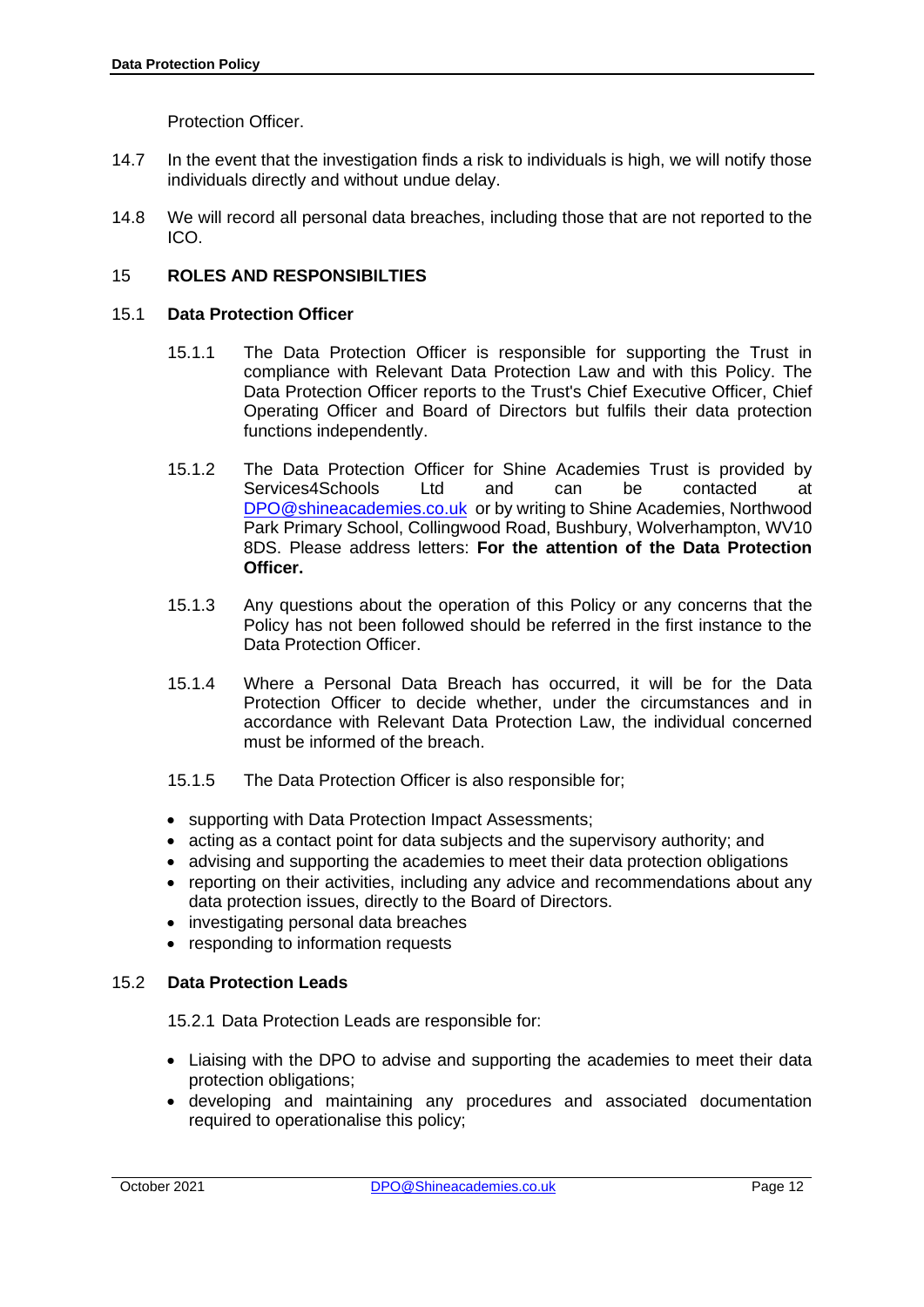- ensuring a consistent approach to data protection across the Trust;
- arranging appropriate training and guidance to support staff in meeting their duties under data protection law;
- support in the DPO in investigating breaches of personal data
- support in the DPO in responding to information requests

## 15.3 **Headteachers (where these are not already Data Protection Leads)**

15.3.1 Headteachers are responsible for:

- providing day-to-day leadership on data protection issues within their academies;
- ensuring their all staff fulfils their duties around data protection; and
- ensuring all their staff complete any training arranged by the academy or Trust.

#### 15.4 **All Staff**

15.4.1 All staff are responsible for:

- processing personal data in accordance with this policy, any associated guidance and any supplementary procedures issued by Data Protection Leads;
- informing their Line Manager about any relevant changes to their own personal data, such as a change of address (for example);
- fully participating in all data protection training arranged for them, including familiarising themselves with any updated guidance that is issued by Data Protection Leads
- cooperating with any reasonable request for involvement in compliance monitoring;
- reporting any personal data breach for which they are responsible, as soon as they become aware of it, in accordance with section 14 of this policy; and
- notifying their Data Protection Lead or DPO if they:
- have any questions about the operation of this policy or data protection law;
- have any concerns that this policy is not being followed;
- are unsure whether they can use personal data in a particular way; or
- receive a request from an individual to exercise their rights, in accordance with section 19 of this policy.

## 16 **USING DATA PROCESSORS**

- 16.1 The Trust retains the right to engage by written contract any person or organisation, who is not a member of Trust staff, to process Personal Data on our behalf.
- 16.2 Data Processors must:
	- 16.2.1 assist the Trust in upholding individuals' data protection rights;
	- 16.2.2 only act in accordance with the Trust's instructions and authorisation;
	- 16.2.3 maintain a written record of processing activities carried out on behalf of the Trust and provide this to the Trust within [a reasonable period] following request;
	- 16.2.4 notify the Trust of Personal Data Breaches without undue delay and maintain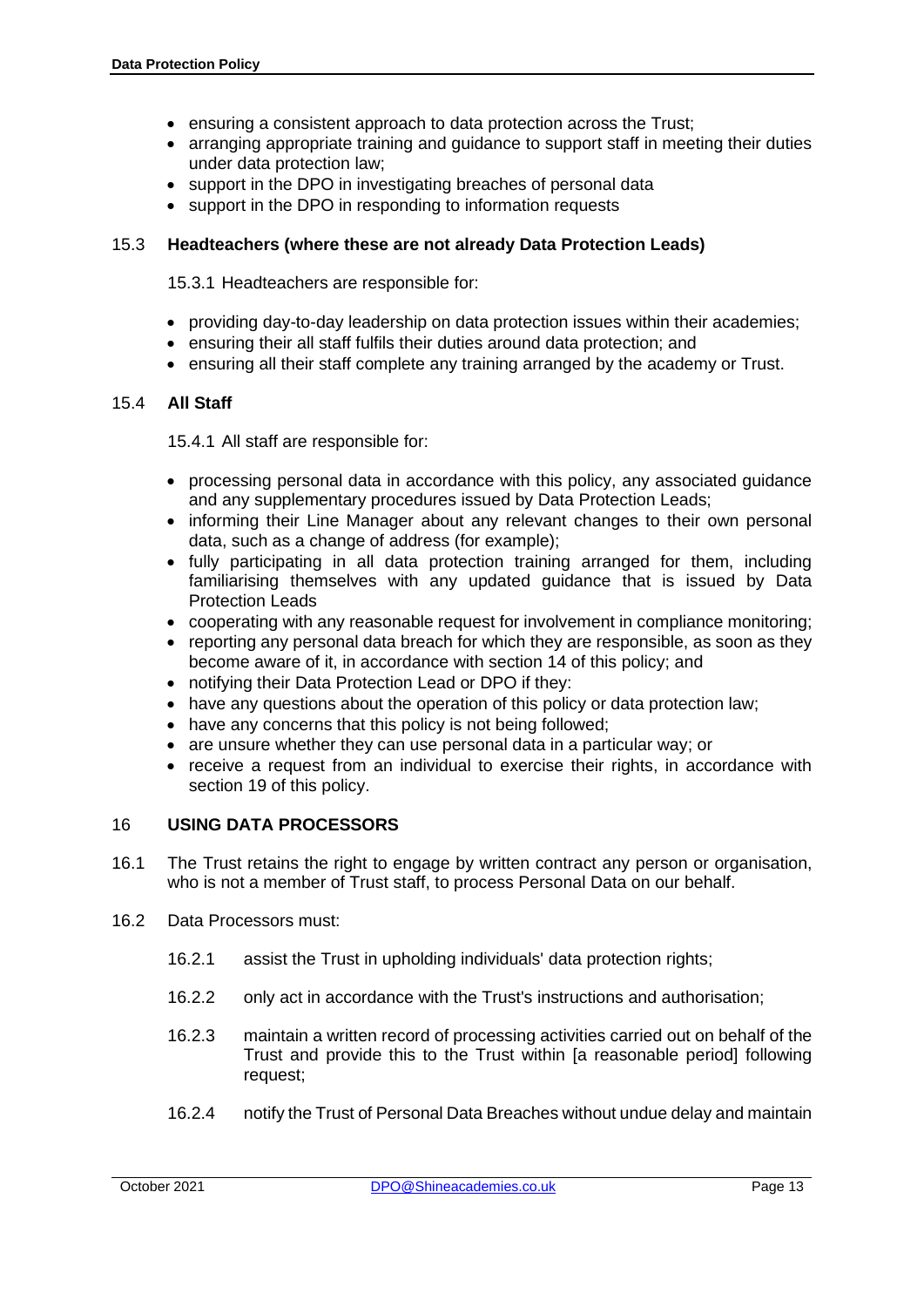a register of breaches in accordance with Paragraph 14;

- 16.2.5 comply at all times with the terms of any agreements with the Trust and with their responsibilities under Relevant Data Protection Law;
- 16.2.6 satisfy the Trust, within a reasonable period following request, of their compliance with the provisions of Paragraph 12.4.4.

#### 17 **TRANSFERRING PERSONAL DATA TO A COUNTRY OUTSIDE THE UK**

- 17.1 Individuals have particular rights with regard to transfers of their Personal Data outside the UK. Circumstances in which the Trust may need to transfer data outside the UK might include use of IT services hosted overseas, arrangement and administration of school trips and cultural exchange projects.
- 17.2 Subject to the requirements in Paragraph 16.2 above, Personal Data we hold may also be processed by staff operating outside the UK who work for us or for one of our suppliers. Those staff may be engaged, among other things, in the processing of payment details and the provision of support services.
- 17.3 We may transfer any Personal Data we hold to a country outside the UK provided that:
	- 17.3.1 the transfer to the country or countries in question is permitted by Relevant Data Protection Law; and
	- 17.3.2 any transfer to a country or countries outside the UK is subject the escalation procedure under Paragraph 17.4.
- 17.4 Before a transfer of Personal Data is made outside the UK, the following safeguards must be provided to ensure that the rights of Data Subjects and effective legal remedies for Data Subjects are available:
	- 17.4.1 confirmation by implementing act by the European Commission of the adequacy of the level of protection afforded by the relevant third country;
	- 17.4.2 standard contractual clauses (SCCs) in accordance with Relevant Data Protection Law must be included in relevant documentation;
	- 17.4.3 ensuring explicit consent is given by the Data Subject to the proposed transfer after having been informed of the possible risks of such transfer;
	- 17.4.4 confirmation that the transfer is necessary for the conclusion or performance of a contract concluded in the interest of the Data Subject;
	- 17.4.5 confirmation that the transfer is necessary for important reasons of public interest;
	- 17.4.6 the Data Protection Officer must authorise the transfer.

#### 18 **DISCLOSURE AND SHARING OF PERSONAL INFORMATION**

18.1 We may share Personal Data we hold with staff at any school within the Trust.